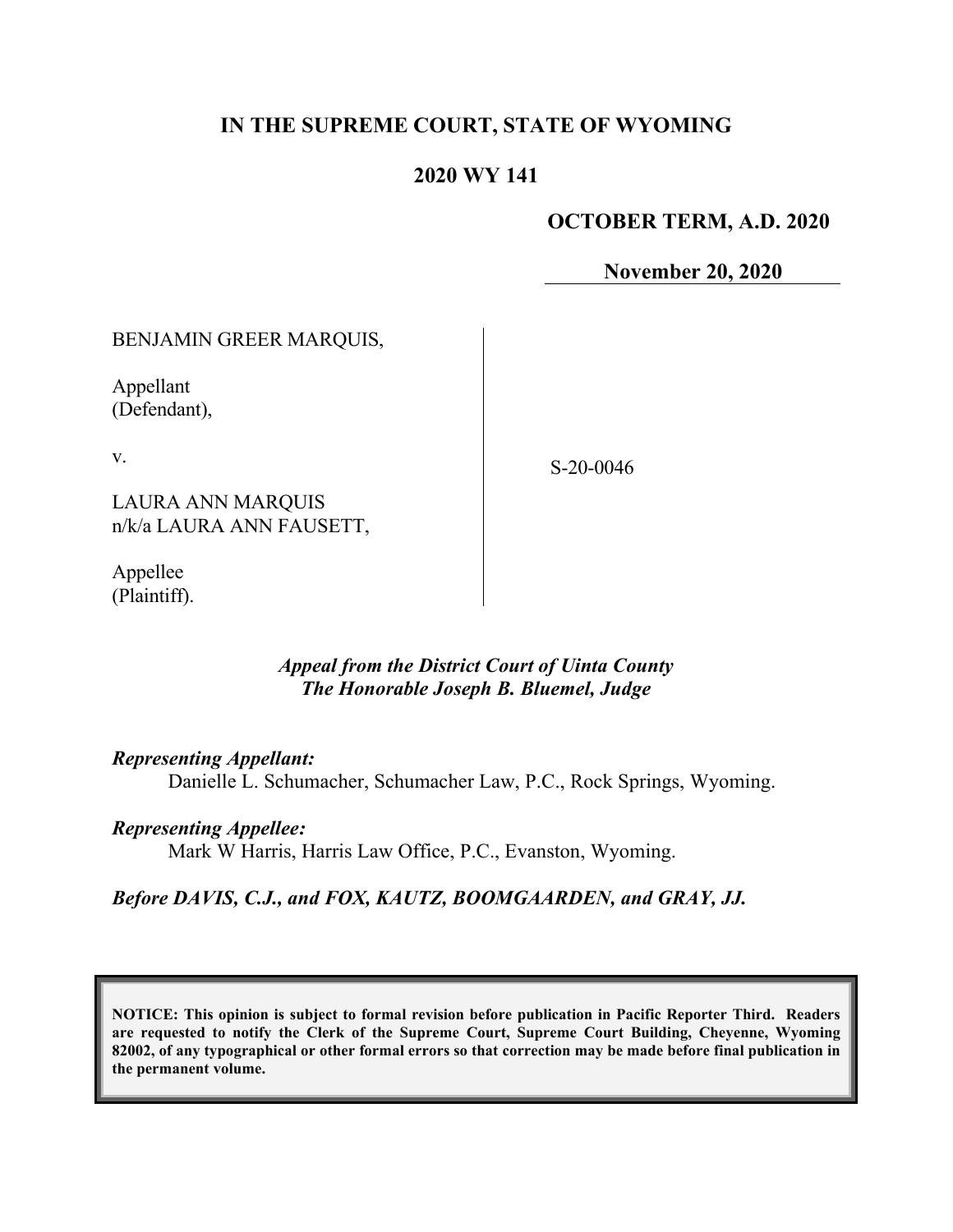### **GRAY, Justice.**

[¶1] Benjamin Greer Marquis (Father) appeals from the district court's order modifying the child support he pays to Laura Ann Fausett (Mother), formerly Laura Ann Marquis, for the benefit of the parties' three minor children. Father claims the district court abused its discretion by calculating child support without an evidentiary hearing. He challenges the district court's computation of his income, refusal to deviate downward from the presumptive support, and determination that shared contribution was unwarranted. We find no abuse of discretion and affirm. We deny Mother's Wyoming Rule of Appellate Procedure 10.05 request for sanctions.

### *ISSUES*

### [¶2] The issues are:

- 1. Should the Court summarily affirm the district court because Father failed to designate the record on appeal?
- 2. Did the district court abuse its discretion by not holding an evidentiary hearing before calculating child support?
- 3. Did the district court abuse its discretion in determining child support?
	- a. Did the district court abuse its discretion when it calculated Father's income?
	- b. Did the district court abuse its discretion when it did not allow a downward deviation from Father's presumptive child support?
	- c. Did the district court abuse its discretion when it did not use a shared responsibility calculation?
- 4. Is Mother entitled to costs and reasonable attorney fees?

# *FACTS*

[¶3] The parties divorced in 2012, and Mother was awarded primary custody of their three minor children. Father was ordered to pay monthly child support of \$863.07.

[¶4] Following the divorce, Father relocated to Williston, North Dakota. He remarried and his new wife (wife) has three children from a previous marriage. Father and his wife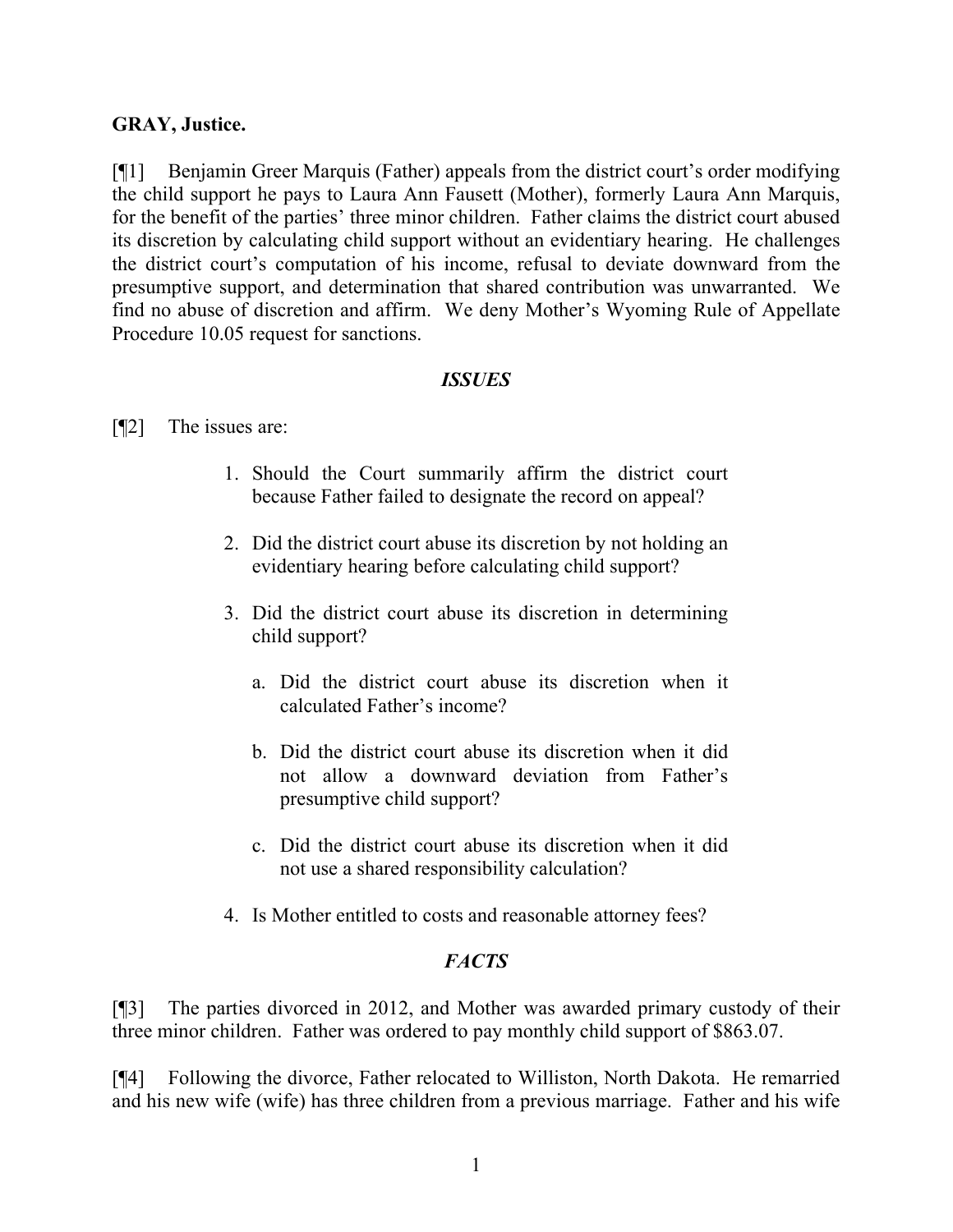have a child together. In 2016, Father and his wife established Marquis Metal Works, LLC (Marquis Metal), an oil rig welding operation. Mother remained in Wyoming and also remarried. She and her husband have two children together. Mother continues to be a homemaker.

[¶5] In February 2018, Father filed a petition to modify custody, visitation, and child support, claiming a material change in circumstances. Mother responded with a petition to modify support. The parties reached an agreement on custody and visitation, and a Stipulated Order was entered in October 2019. The parties proposed that the remaining issues (child support and uncovered medical expenses) be presented to the district court through cross-memoranda with each party presenting written argument, supporting documentation, and proposed calculations. The district court accepted the parties' proposal to submit written argument and in December 2019, without a hearing, entered its order modifying child support.

[¶6] The district court calculated Father's net income by adding Father's business income to his personal income and then deducting income taxes paid and certain depreciation, to arrive at a total net income for each of the preceding three years.

# **A. The 2016 Calculations**

[¶7] The court determined Father's personal income was \$62,259, as reflected on Father's personal tax return. The court then added Father's net business income to his personal income for child support purposes. In 2016, Father was the sole proprietor of Marquis Metal, which reported business income of \$51,293. Marquis Metal had \$46,429 in depreciation expense, which the court added back to the business income for a total of \$97,722. The court next subtracted the portion of the depreciation expense attributable to Section [1](#page-2-0)79 property—\$23,528.<sup>1</sup> This resulted in net business income of \$74,194. The court added Father's net business income and personal income, arriving at \$136,453. Next, the court subtracted Father's federal income tax (\$15,780) and state income tax (\$944) to arrive at a 2016 net income of \$119,729.

# **B. The 2017 Calculations**

[¶8] The district court found Father's 2017 personal income was \$75,000, based upon his W-2. After 2016, Marquis Metal was incorporated as an S corporation. This entity was in place at the time the 2017 tax return was filed. The district court calculated

<span id="page-2-0"></span><sup>&</sup>lt;sup>1</sup> "Section 179 property" is depreciable property that qualifies for an immediate tax deduction under Section 179 of the Internal Revenue Code, 26 U.S.C.A. § 179. A Section 179 election provides taxpayers an option for immediate depreciation versus the use of other methods of depreciation taken over a number of years.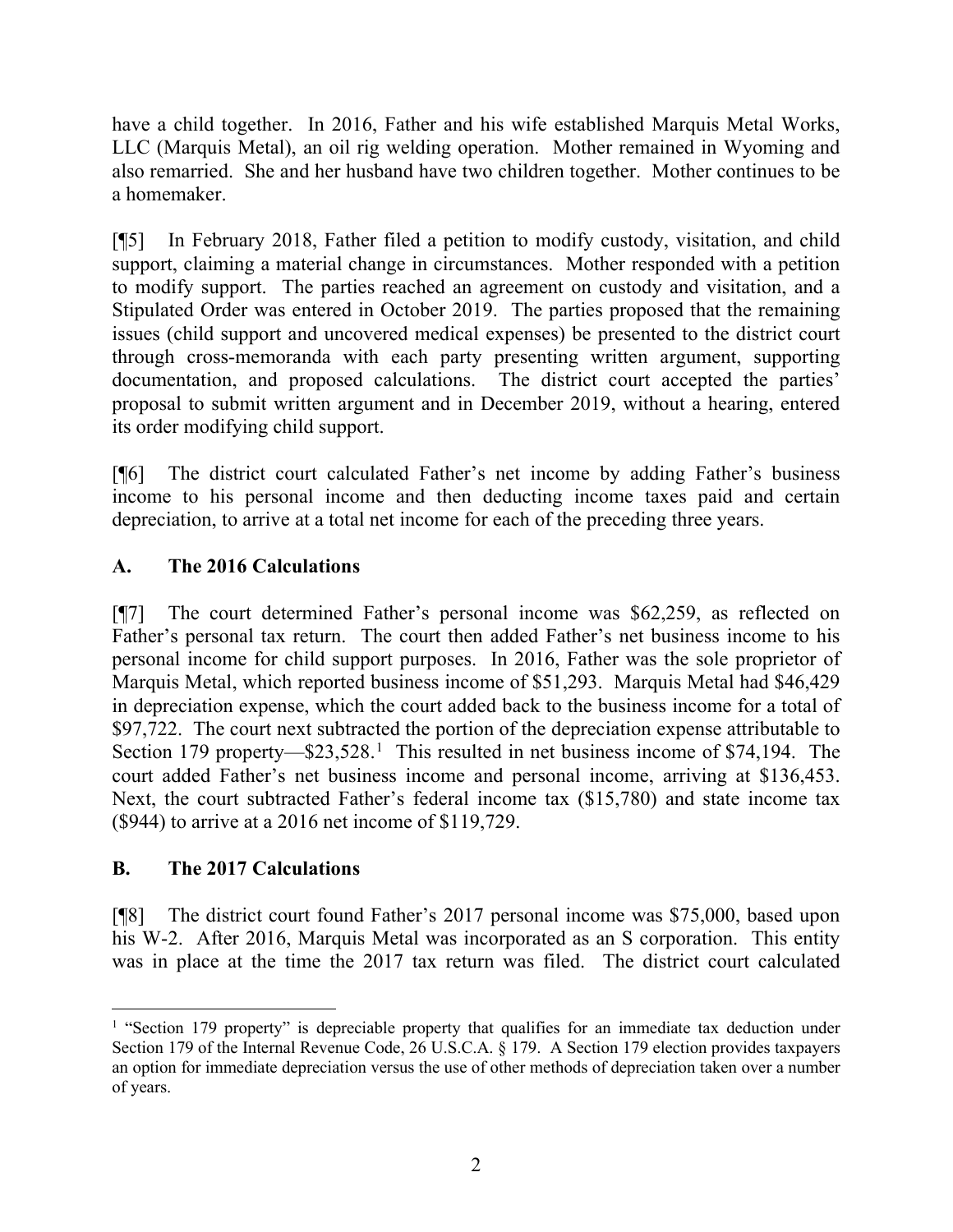Father's business income based on his approximate 51% ownership of Marquis Metal.<sup>[2](#page-3-0)</sup> Father's K-1 reflected his share of earned business income at \$559,995. In 2017, Marquis Metal claimed \$261,329 in depreciation expense and Section 179 deductions of \$289,418. The court added 51% of the depreciation (\$133,278) to Father's business income and then subtracted 51% of the Section 179 deductions (\$147,992) from Father's business income. The court also added 51% of tax-free distributions (\$3,739 and \$64,514) to Father's business income. This computation resulted in business income of \$613,534. Father earned 71% of the total income reported on his and his wife's personal tax return. The sum of Father's pro rata share of the personal and business income was \$688,534. The court credited Father with 71% of the income taxes paid and deducted \$216,431—71% of the \$304,832 federal income tax—from Father's income. The district court subtracted \$16,133—71% of the state income tax of \$22,722—from Father's income. Finally, the district court subtracted \$4,650 in Social Security and \$1,088 in Medicaid taxes from Father's income. The district court calculated Father's 2017 net income at \$450,232.

### **C. The 2018 Calculations**

[¶9] The district court found Father's 2018 personal income was \$76,923, as shown on his W-2. Based on Father's K-1 from Marquis Metal, it calculated his 2018 business income as \$33,426. Marquis Metal deducted \$312,410 in depreciation expense. Father's 51% of depreciation was \$159,329. The court found none of this depreciation was Section 179 expense and added \$159,329 to his income. The district court also attributed 51% of tax-free distributions (\$6,723 and \$213,125) to Father's income. Father's business income totaled \$412,603 (\$33,426 plus \$159,329 plus \$6,723 plus \$213,125). His business and personal income totaled \$489,526 (\$412,603 plus \$76,923). Father earned 67% of the total income reported on his and his wife's personal tax return, and the court attributed 67% of the income taxes to him. The court deducted \$11,233—67% of the \$16,766 federal income tax—from Father's income. The district court subtracted \$1,294—67% of the \$1,932 state income tax—from Father's income. The district court subtracted \$4,769 in Social Security and \$1,115 in Medicaid taxes from his income as well. Father and his wife received a federal tax refund of \$56,772 and a state tax refund of \$15,021. The district court added 67% of those refunds (\$38,037 and \$10,064) to Father's income. The district court calculated Father's net income for 2018 as \$519,216.

[¶10] The district court averaged the calculated net income for these three years. It concluded Father had an average net annual income of \$363,059 and an average net monthly income of \$30,255. The court imputed to Mother a net monthly income of \$1,186. Based on these numbers, the court determined Father's presumptive child support was \$4,838 per month. The district court denied Father's request for a downward

<span id="page-3-0"></span><sup>2</sup> Father's wife holds the other 49% interest in the LLC.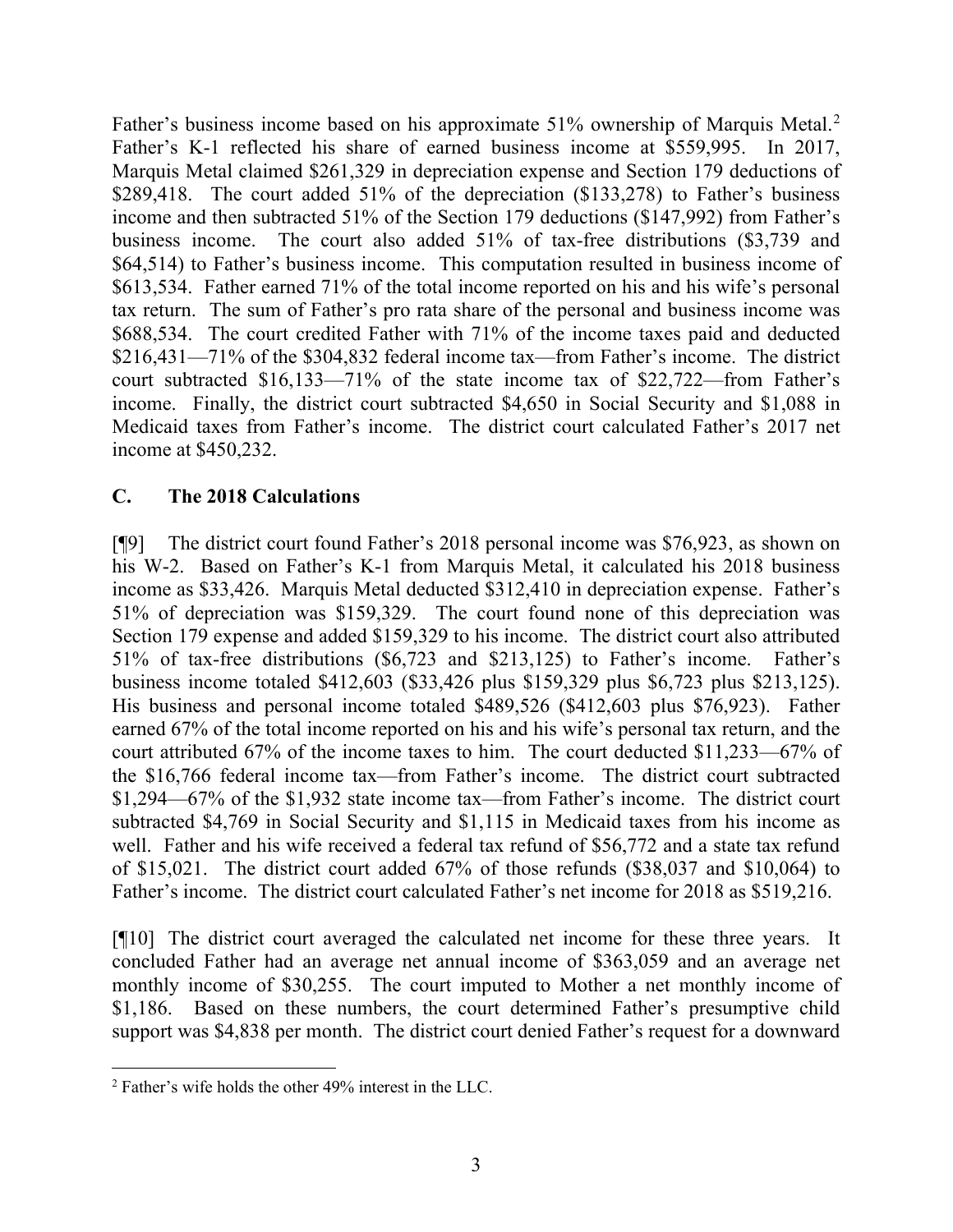deviation based on substantial contributions and his support of other children pursuant to Wyo. Stat. Ann. § 20-2-307(b) and denied Father's request for a "shared responsibility child support obligation" pursuant to Wyo. Stat. Ann. § 20-2-304(c). It ordered Father to pay presumptive monthly support of \$4,838. Father appeals.

### *DISCUSSION*

# *I. Should the Court summarily affirm the district court because Father failed to designate the record on appeal?*

[¶11] Mother contends that we should summarily affirm the district court's order because Father failed to designate the record and failed to cite to the record in his brief, as required by the Wyoming Rules of Appellate Procedure.

[¶12] W.R.A.P. 3.05(b) provides,

Appellant shall, contemporaneously with filing its brief in the appellate court and service of that brief upon appellee, file with the clerk of the trial court and serve on all parties and the appellate court clerk a designation for transmission of all parts of the record, without unnecessary duplication, to which appellant intends to direct the appellate court in its brief.

W.R.A.P. 7.01(g)(1) requires an appellant's brief to set forth the appellant's "contentions" with respect to the issues presented and the reasons therefor, with citations to the authorities, statutes and pages of the designated record on appeal relied on[.]"

[¶13] Father concedes he failed to designate the record in accordance with the rules and that his brief lacks citations to the record. While Father did not designate a record when he filed his brief on March 27, 2020, he did file a designation of the record on May 22, 2020. Father's opening brief does not contain citations to the record but does contain citations to pertinent authority.

[¶14] This Court retains broad discretion over how to treat a violation of the Rules of Appellate Procedure. "The failure to comply . . . does not affect the validity of the appeal, but is ground only for such action as the appellate court deems appropriate . . . ." W.R.A.P. 1.03(a). In *Bingham v. Bingham*, 2007 WY 145, ¶¶ 7–9, 167 P.3d 14, 17 (Wyo. 2007), the father failed to designate a record when he filed his brief on appeal; he did, however, designate a record after the mother filed her brief. The mother argued that the appeal should be dismissed for father's failure to comply with the Rules of Appellate Procedure. "Because Father ultimately designated a record for the Court's review, albeit late, we decline[d] Mother's invitation to dismiss the appeal based upon a violation of W.R.A.P. 3.05(b)." *Id.* ¶ 9, 167 P.3d at 17. Here, as in *Bingham*, Father belatedly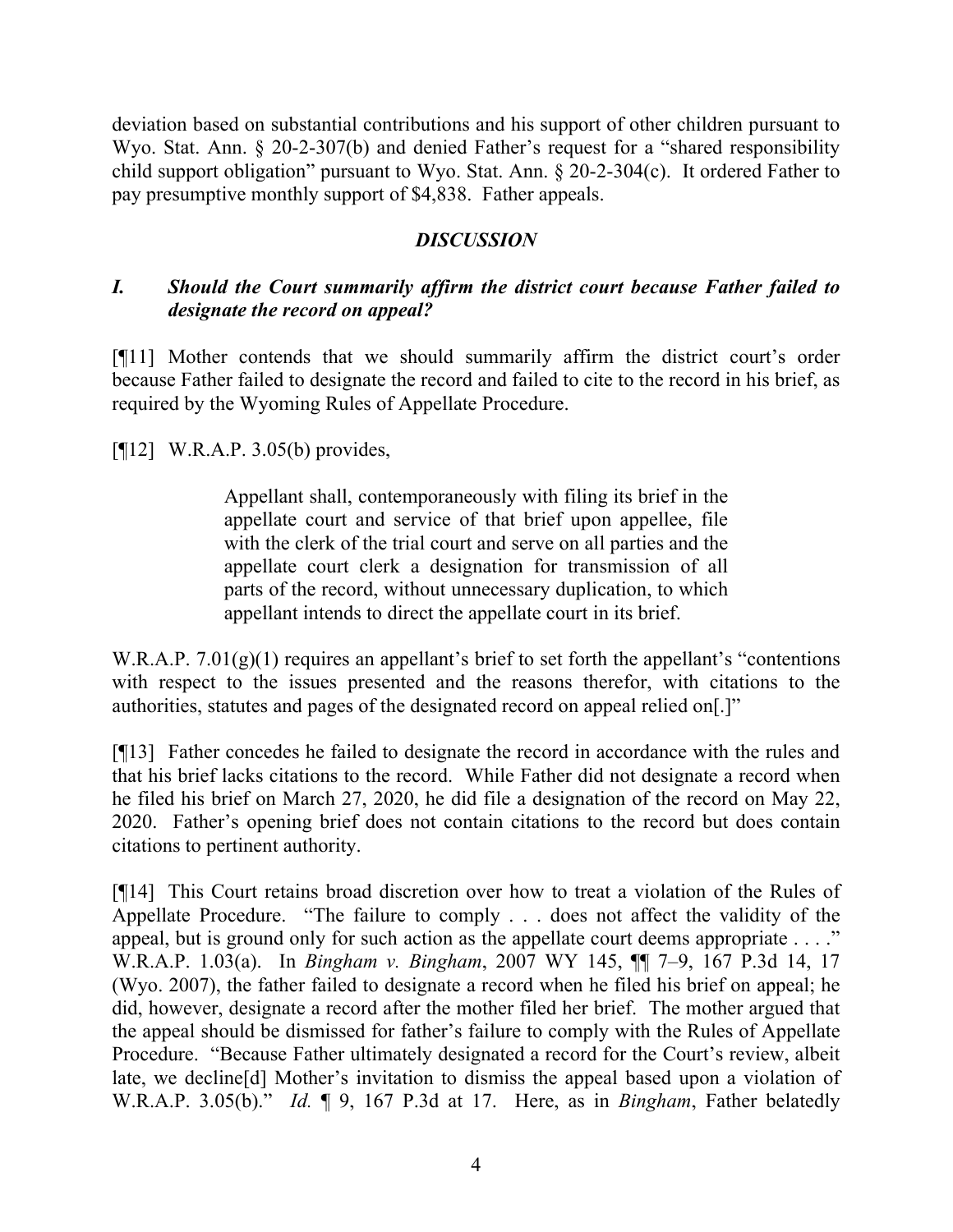designated a record for our review, and he set forth cogent arguments in his briefing. We are reluctant to grant sanctions under these circumstances and decline to do so. However, we feel compelled to remark that Father presents complex questions for review based on record-intensive facts. His failure to provide record citations has burdened the Court in its effort to understand and analyze the issues presented on appeal.

# *II. Did the district court abuse its discretion by not holding an evidentiary hearing before calculating child support?*

[¶15] Father argues that the district court abused its discretion when it did not hold an evidentiary hearing to determine his income. Wyo. Stat. Ann. § 20-2-308 sets forth the evidence required to determine income for child support. Subsection (a) provides that "[n]o order" on child support "shall be entered unless financial affidavits [or testimony] which fully disclose[] the financial status of the parties" have been received by the district court. Wyo. Stat. Ann. § 20-2-308(a). Subsection (b) requires "[f]inancial affidavits [to] be supported with documentation of both current and past earnings" including, but "not limited to pay stubs, employer statements, or receipts and expenses if self-employed [and copies of tax returns]." Wyo. Stat. Ann. § 20-2-308(b). These requirements are mandatory. *Lemus v. Martinez*, 2019 WY 52, ¶ 21, 441 P.3d 831, 836 (Wyo. 2019). Father concedes that he and Mother filed financial affidavits, supporting documentation, and proposed calculations, but contends the district court did not have adequate information on which to base its decision. He suggests that an evidentiary hearing could have clarified the evidence.

[¶16] In support of his position, Father relies on *Lemus*. In *Lemus*, the father's affidavit contained inconsistencies regarding his income. The father testified he had three businesses, but the record contained no documentation of income from two of those businesses. *Id.* ¶ 33, 441 P.3d at 839. The district court recognized that the information before it was "incomplete and unsatisfactory." *Id.* ¶ 25, 441 P.3d at 837. Nevertheless, it determined child support without ordering the father to provide clarifying financial information. *Id.* ¶¶ 25, 33, 441 P.3d at 837, 839. We held that the district court abused its discretion "by ordering child support without obtaining sufficient information about [the] Father's income." *Id.* ¶ 33, 441 P.3d at 839.

[¶17] Here, the parties proposed that their income, child support recommendations, and arguments be presented to the district court in writing and that the district court should decide the matter without a hearing. The district court accepted this proposal. The district court could have ordered the parties to provide more information, or it could have held a hearing. However, it was not required to do so under Wyo. Stat. Ann. § 20-2-308. Unlike *Lemus*, the district court had sufficient information to calculate Father's income. Both Mother and Father presented memoranda and arguments regarding child support and attached financial affidavits, income tax returns, and other supporting documentation.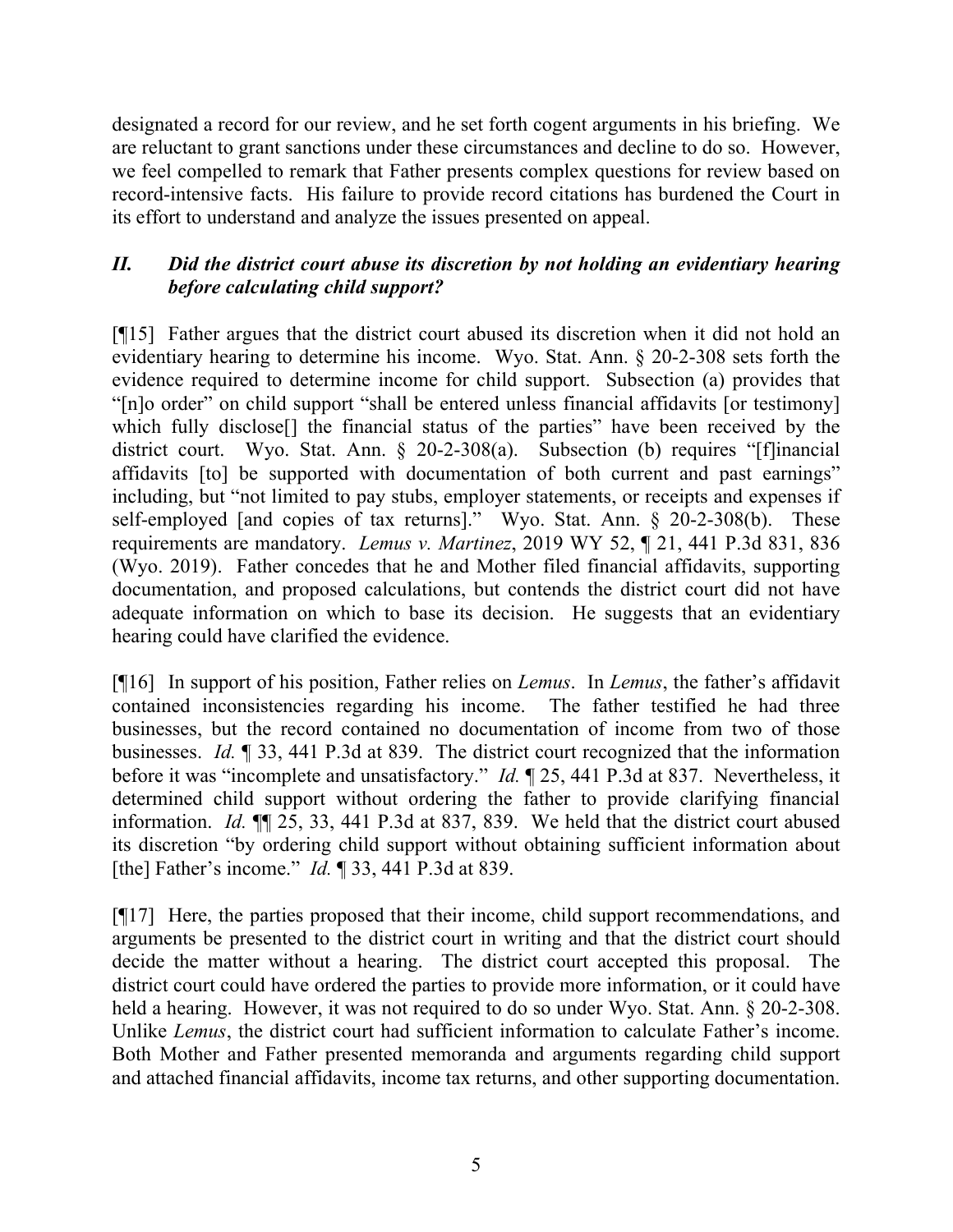There is no indication in the record that the documentation was incomplete or failed to fully disclose the financial status of the parties. *See* Wyo. Stat. Ann. § 20-2-308.

[¶18] The district court had sufficient evidence to arrive at a clear understanding of Father's income without a hearing and did not abuse its discretion when it relied on the parties' submissions to calculate Father's income and child support.

# *III. Did the district court abuse its discretion in determining child support?*

[¶19] Father argues that the district court abused its discretion when it calculated his income, refused to deviate downward from the presumptive child support, and did not use a shared responsibility calculation for child support.

### **A. Standard of Review**

[¶20] A district court has broad discretion in determining the correct amount of child support. *Davidson v. Carrillo*, 2014 WY 65, ¶ 7, 325 P.3d 444, 446 (Wyo. 2014). A district court's order modifying child support, including deviations from presumptive child support, is reviewed for abuse of discretion. *Windham v. Windham*, 2015 WY 61, ¶ 12, 348 P.3d 836, 840 (Wyo. 2015) (citing *Egan v. Egan*, 2010 WY 164, ¶ 7, 244 P.3d 1045, 1048 (Wyo. 2010)).

> A court does not abuse its discretion unless it acts in a manner which exceeds the bounds of reason under the circumstances. *Pinther v. Pinther*, 888 P.2d 1250, 1252 (Wyo. 1995) (quoting *Dowdy v. Dowdy*, 864 P.2d 439, 440 (Wyo. 1993)). Our review entails evaluation of the sufficiency of the evidence to support the district court's decision, and we afford the prevailing party every favorable inference while omitting any consideration of evidence presented by the unsuccessful party. *Triggs* [*v. Triggs*], 920 P.2d [653,] 657 [(Wyo. 1996)]; *Cranston v. Cranston*, 879 P.2d 345, 351 (Wyo. 1994). Findings of fact not supported by the evidence, contrary to the evidence, or against the great weight of the evidence cannot be sustained. *Jones v. Jones*, 858 P.2d 289, 291 (Wyo. 1993).

*Fleet v. Guyette*, 2020 WY 78, ¶ 36, 466 P.3d 812, 822 (Wyo. 2020) (quoting *Lemus*, ¶ 18, 441 P.3d at 835). "Similarly, an abuse of discretion is present when a material factor deserving significant weight is ignored." *Kidd v. Jacobson*, 2020 WY 64, ¶ 13, 463 P.3d 795, 798 (Wyo. 2020) (internal quotation marks omitted) (quoting *Meehan-Greer v. Greer*, 2018 WY 39, ¶ 14, 415 P.3d 274, 279 (Wyo. 2018)). "We do not overturn the decision of the trial court unless we are persuaded of an abuse of discretion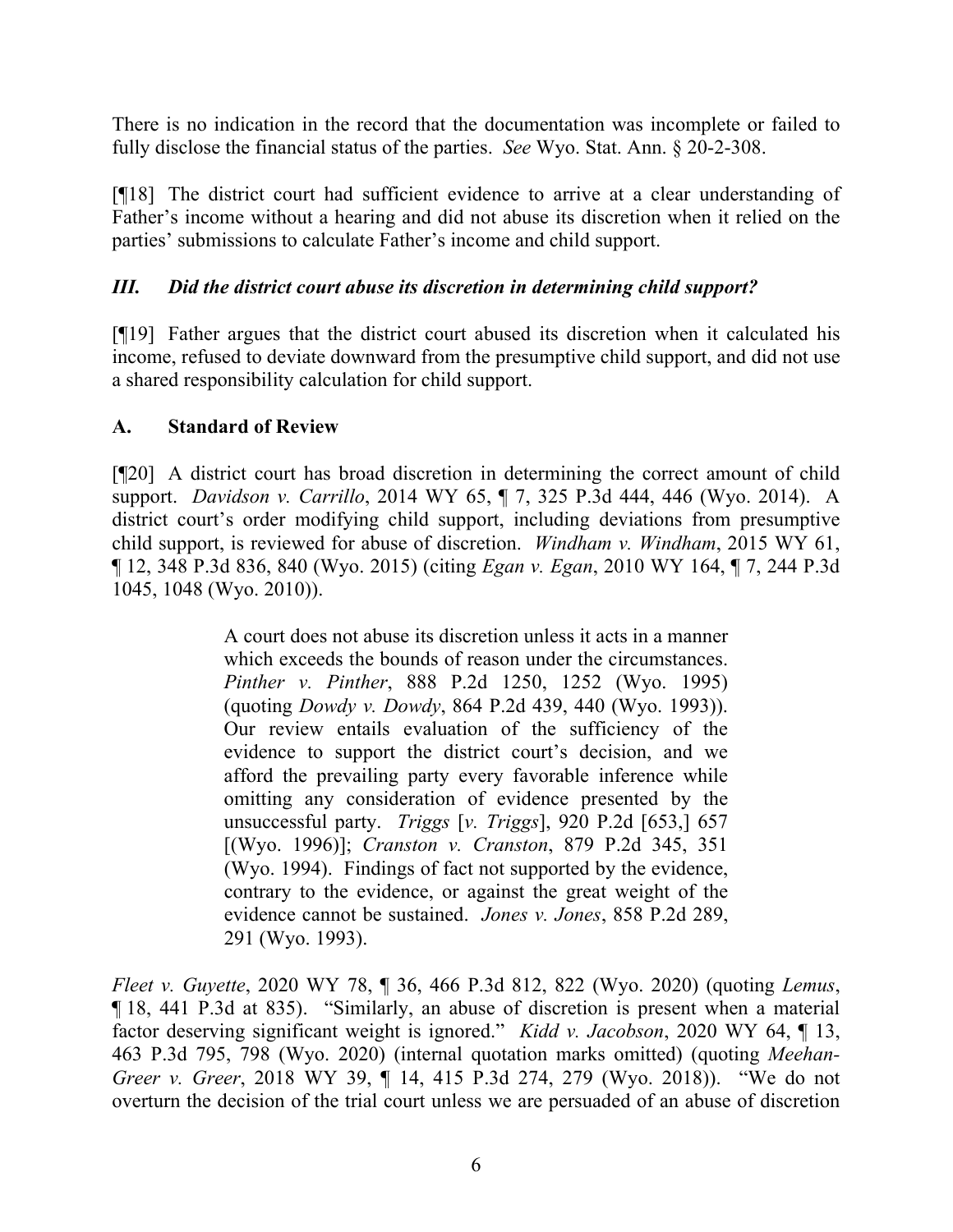or the presence of a violation of some legal principle." *Id.* ¶ 13, 463 P.3d at 798 (quoting *Meehan-Greer*, ¶ 14, 415 P.3d at 278–79).

# **B. Did the district court abuse its discretion when it calculated Father's income?**

[¶21] Child support calculations are governed by statute. Wyo. Stat. Ann. §§ 20-2-301 through -308; *Ackerman v. Ott*, 2014 WY 93, ¶¶ 8–9, 330 P.3d 271, 273 (Wyo. 2014); *Ready v. Ready*, 2003 WY 121, ¶ 12, 76 P.3d 836, 839 (Wyo. 2003). The first step in calculating child support is to determine each parent's monthly income and net monthly income. *Ackerman*, ¶ 9, 330 P.3d at 273.

> (ii) "Income" means any form of payment or return in money or in kind to an individual, regardless of source. Income includes, but is not limited to wages, earnings, salary, commission, compensation as an independent contractor . . . and any other payments made by any payor . . . . In determining income, all reasonable unreimbursed legitimate business expenses shall be deducted. . . .

> (iii) "Net income" means income as defined in paragraph (ii) of this subsection less personal income taxes, social security deductions, cost of dependent health care coverage for all dependent children . . . .

Wyo. Stat. Ann. § 20-2-303(a)(ii)–(iii) (LexisNexis 2017).

[¶22] Father contends that the district court miscalculated his net income when it added certain depreciation deductions to his income. He argues this was improper because the depreciation was a business expense and affected his cash flow. Father also contends that the district court should not have added tax-free distributions from Marquis Metal to his income because they constituted "phantom income" not received by him.

# **1. Depreciation**

[¶23] We first address Father's argument regarding depreciation. The district court concluded that, except for Section 179 deductions,<sup>[3](#page-7-0)</sup> deductions taken for depreciation by Marquis Metal on its federal tax returns were not business expenses. It added those deductions back to income. *See supra* ¶¶ 7–9.

<span id="page-7-0"></span><sup>&</sup>lt;sup>3</sup> Neither party disputes the district court's treatment of Father's Section 179 deductions.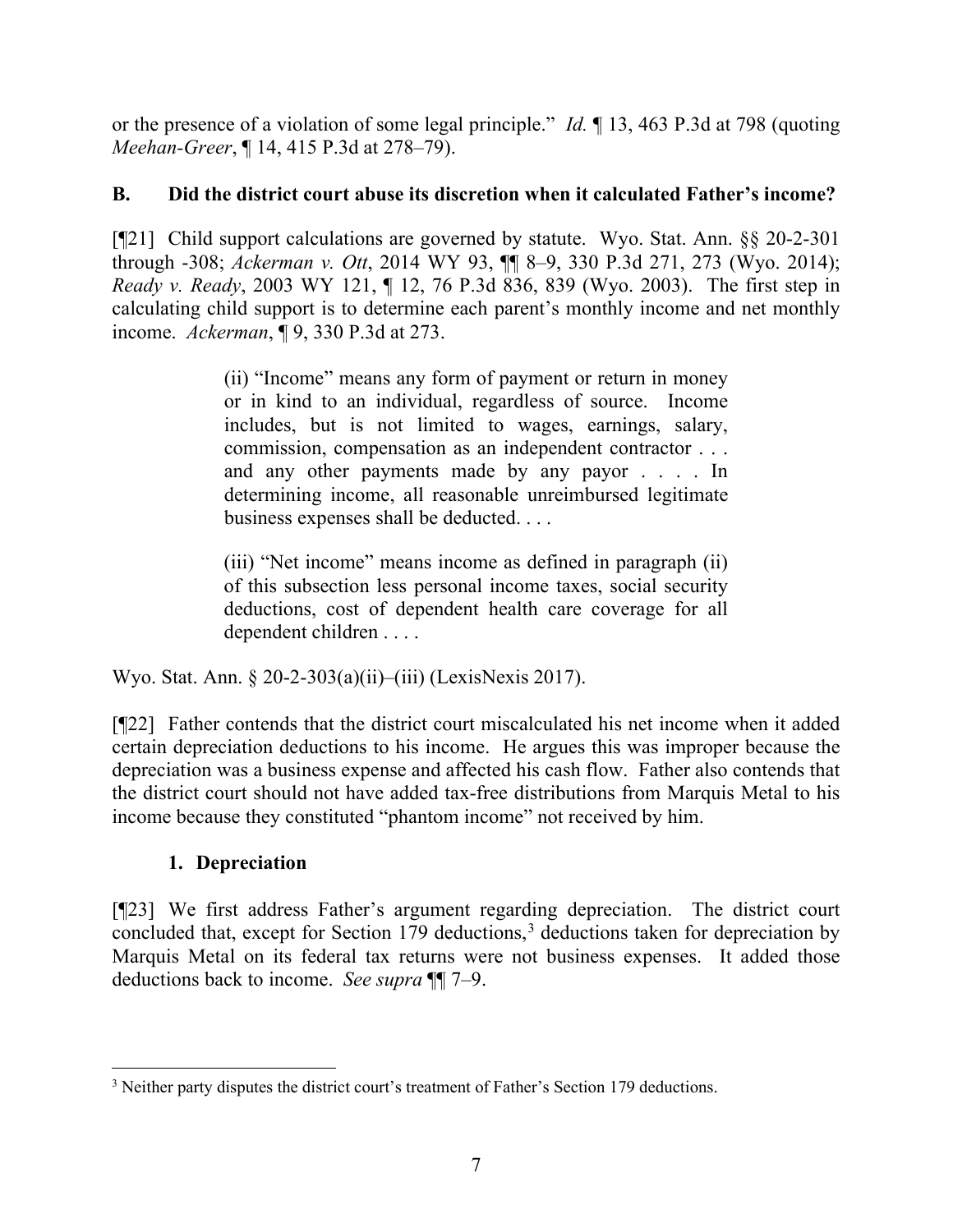[¶24] As it relates to child support, Wyoming's statutory scheme for calculation of net income is fundamentally different than that of the federal income tax code. *Ackerman*, ¶ 10, 330 P.3d at 273–74; *Houston v. Smith*, 882 P.2d 240, 244 (Wyo. 1994). In calculating income for child support the "focus should be upon the reasonable and legitimate nature of the expense and its impact on the party's actual cash flow in the year in question rather than the treatment of the expense by federal law in the context of income taxes." *Ackerman*, ¶ 12, 330 P.3d at 274 (quoting *Watson v. Watson*, 2002 WY 180, ¶ 16, 60 P.3d 124, 128 (Wyo. 2002)).

[¶25] When calculating a parent's child support obligation, the focus is whether an expense, including depreciation, is a "reasonable unreimbursed legitimate business expense." *Watson*, ¶ 16, 60 P.3d at 128; *see also Ackerman*, ¶ 11, 330 P.3d at 274. The party seeking to deduct depreciation as a business expense bears the burden of proof. *Watson*, ¶ 16, 60 P.3d at 128.

[¶26] In *Houston*, 882 P.2d at 244, the Court considered whether the father's claimed deduction for depreciation of his rental properties was a reasonable unreimbursed legitimate business expense. The Court held that it was not. Amortized depreciation does not directly affect cash flow in later years, and it was improper to allow the same deduction that federal tax law allows when calculating child support. We reasoned that "the purpose of depreciation is to assist a person in **regaining** their expenditures, it does not follow that depreciation is a business **expense** for the calculation of disposable income under the [child support] Guidelines." *Id.* (quoting *Stewart v. Stewart*, 793 P.2d 813, 815 (Mont. 1990)).

[¶27] In contrast, in *Watson*, we examined deductions taken pursuant to Section 179 of the Internal Revenue Code, 26 U.S.C.A. § 179. *Watson*, ¶¶ 5–17, 60 P.3d at 125–29. We held that Section 179 deductions are legitimate business expenses:

> Section 179 permits a taxpayer to request a same-year deduction for the purchase of certain business property, instead of an amortized depreciation deduction over several years. [*Watson*,] ¶ 10, 60 P.3d at 126. Based upon our opinion in *Houston*, the district court in *Watson* did not allow a deduction from income for the Section 179 business expenses. *Id.* ¶ 7, 60 P.3d at 126. This Court reversed, explaining that courts must determine whether the business expense affects the party's actual cash flow during the year in question, or whether it is simply a book entry for federal tax purposes. Because Section 179 property is actually [purchased] in the same year that the deduction is allowed, that kind of expenditure [generally] affects cash flow in that year. Accordingly, we found that the deduction could be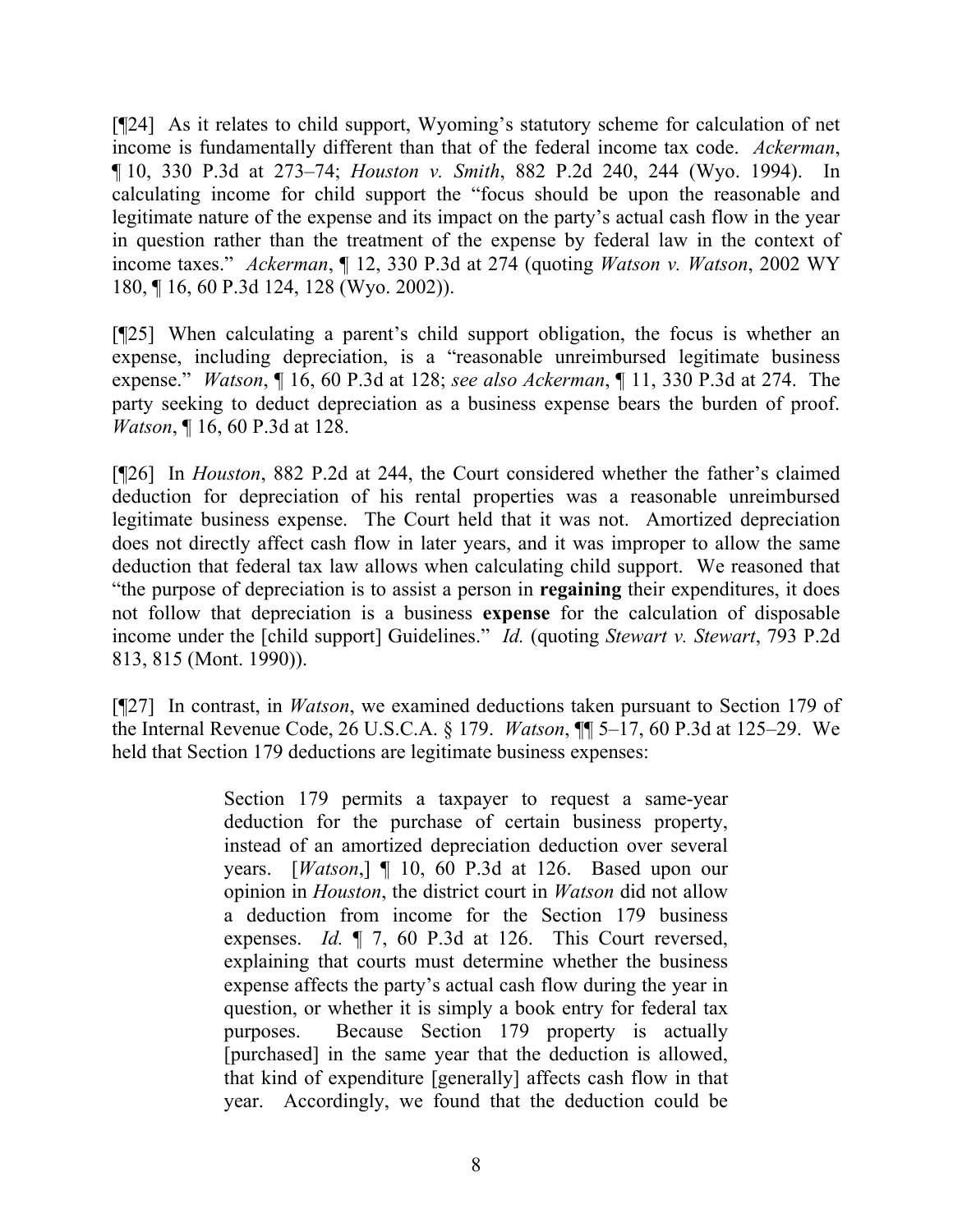considered when determining income in order to set child support. *Id.* ¶¶ 14–16, 60 P.3d at 128.

*Ackerman*, ¶ 11, 330 P.3d at 274.

[¶28] Below, Father argued that the district court should calculate child support based solely on his individual earnings and not consider his business income. The district court rejected Father's argument and attributed to Father a percent of Marquis Metal's business income based on his ownership interest. Father did not address the issue of depreciation in his proposal. The district court recognized Section 179 depreciation as a proper deduction from income but added Father's share of the non-Section 179 depreciation to his income. *See supra* ¶¶ 7–9.

[¶29] Father contends that the district court "misunderstood" Marquis Metal's depreciation deductions. He asserts that a great deal of the depreciation the court considered carryover depreciation was, in fact, current expense that affected cash flow. [4](#page-9-0) He argues that it should not have been added back to income.

[¶30] Father carried the burden of proving that the depreciation was a business expense that should not be added to income. *Watson*, ¶ 16, 60 P.3d at 128. He provided no explanation or argument regarding the depreciation deductions taken in the tax returns and did not meet his burden of proof.

[¶31] He provides no authority to support his contention that the disputed depreciation directly affected the current year cash flow. He does not cite to the record to support his argument that the disputed depreciation was an actual expense, reflected cash expenditures, or impacted his cash flow. He cites no caselaw, and this Court can find none, to support his position.

[¶32] The record shows that in 2016 Marquis Metal (at the time, a sole proprietorship owned by Father) claimed a total depreciation deduction of \$46,429 and that \$23,528 of that amount was attributable to Section 179 property. This left \$22,901 in depreciation reasonably considered by the district court as income, in accordance with *Houston*, 882 P.2d at 244. The district court added depreciation, net of the Section 179 deductions, to Father's 2016 income. *Watson*, ¶ 16, 60 P.3d at 128; *see also Ackerman*, ¶ 11, 330 P.3d at 274; *Houston*, 882 P.2d at 244. The record reveals that in 2017, Marquis Metal claimed \$261,329 in depreciation expense and \$289,418 in Section 179 deductions. The district court added 51% of the depreciation deductions, or \$133,278, to Father's business

<span id="page-9-0"></span><sup>4</sup> We note that this could happen if debt financed the purchase of the depreciable asset, and the debt payments coincided with the depreciation of the asset. This would be difficult to prove, and Father failed to offer any evidence in this regard.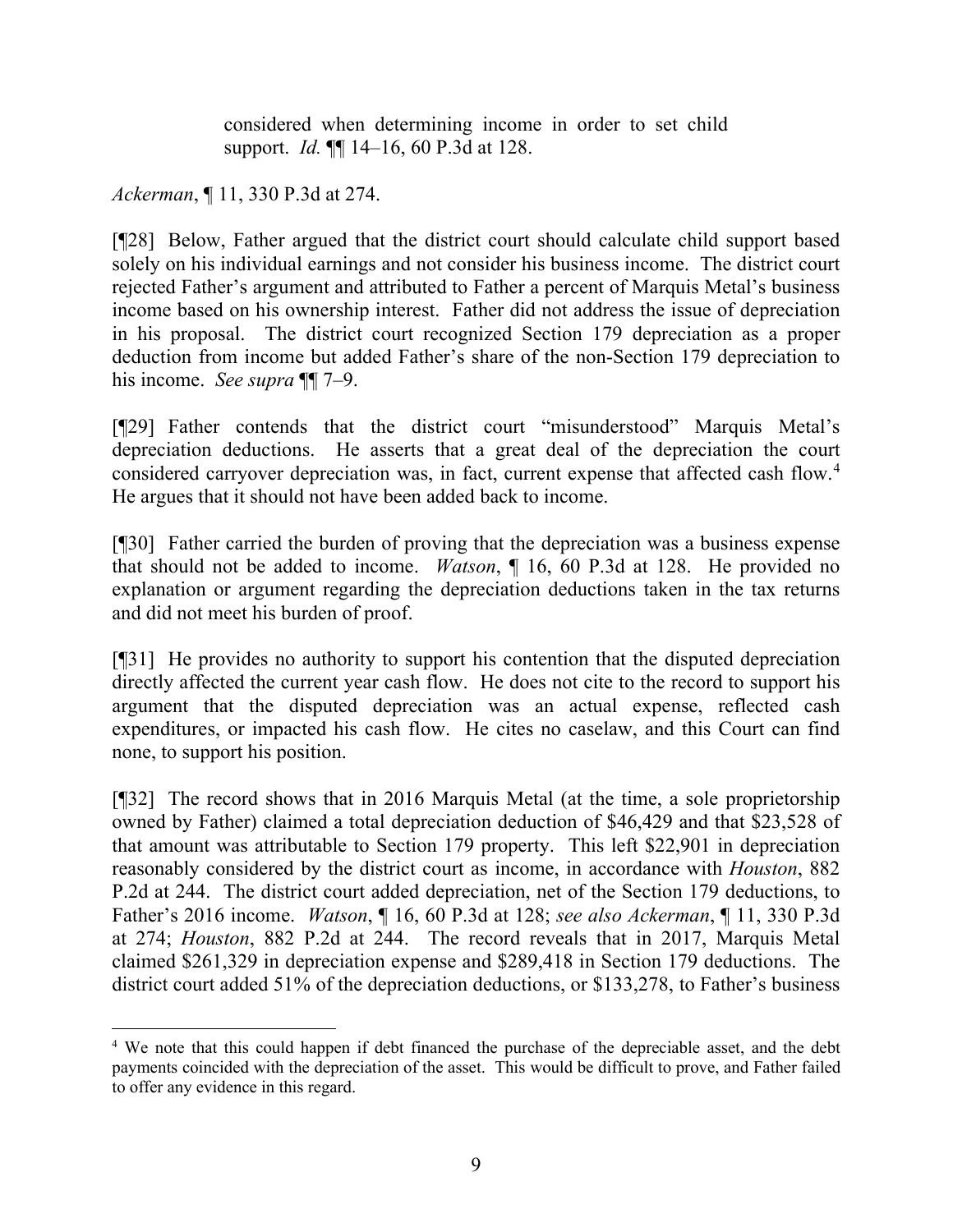income and deducted his share (51%) of the Section 179 deductions (\$147,992). The record shows that in 2018, Father's 51% of Marquis Metal's depreciation was \$159,329. The district court found no evidence that any of this depreciation qualified as Section 179 expense and, therefore, added Father's share of the depreciation to income.

[¶33] The district court's calculations are supported by the record and do not exceed the bounds of reason. The district court did not abuse its discretion when it included depreciation in Father's income.

# **2. "Phantom Income"**

[¶34] Father also argues that the district court abused its discretion by adding certain distributions from Marquis Metal to his income. He alleges these distributions are phantom income.

[¶35] "Phantom income" is "income resulting from a taxable event from which the taxpayer does not actually receive money." *Madison v. Madison*, 859 P.2d 1276, 1281 n.4 (Wyo. 1993). We considered the question of phantom income in the context of child support in *Bailey v. Bailey*, 954 P.2d 962, 967 (Wyo. 1998). In *Bailey*, the father made distributions to himself from his family corporations. *Id.* He argued that the district court had improperly included the distributions in his income for child support purposes because the distributions were phantom income. We held that "[s]ince the husband is the majority stock holder in two . . . family corporations, he is in a position to control 'phantom income,' in much the same way as he can control his salary" and that the district court did not abuse its discretion when it included a portion of that income in its calculation. *Id.*

[¶36] A majority of courts in other jurisdictions have held, as we did in *Bailey*, that phantom income should be included when calculating child support. *See, e.g.*, *Rieger v. Rieger*, No. CL-2011-3036, 2015 WL 11123349, at \*7 (Va. Cir. February 9, 2015) ("a forgivable loan, given to Defendant as a benefit of his employment, constitutes gross income for purposes of calculating child support"); *In re Marriage of Riddle*, 23 Cal. Rptr. 3d 273 (Ct. App. 2005) (father's employer provided him an advance against his future earnings, which it considered an interest-bearing loan and forgave a portion of the loan each month, reporting the loan forgiveness as taxable income; the court concluded that loan forgiveness was income for child support purposes); *Matthews v. Northrup*, No. 01-09-00063-CV, 2010 WL 2133910, at \*4 (Tex. App. May 27, 2010) (gift of an interest in a partnership, which would not distribute any profits to its partners until after the death of the general partner or in the year 2052, was income for purposes of child support and the court could assign a reasonable amount of "deemed income" to this asset); *Marron v. Marron*, Nos. CA2013-11-109, CA2013-11-113, 2014 WL 2106731, at \*5 (Ohio Ct. App. May 19, 2014) (trial court did not abuse its discretion in including husband's interest in a family owned corporation as income in support calculations because it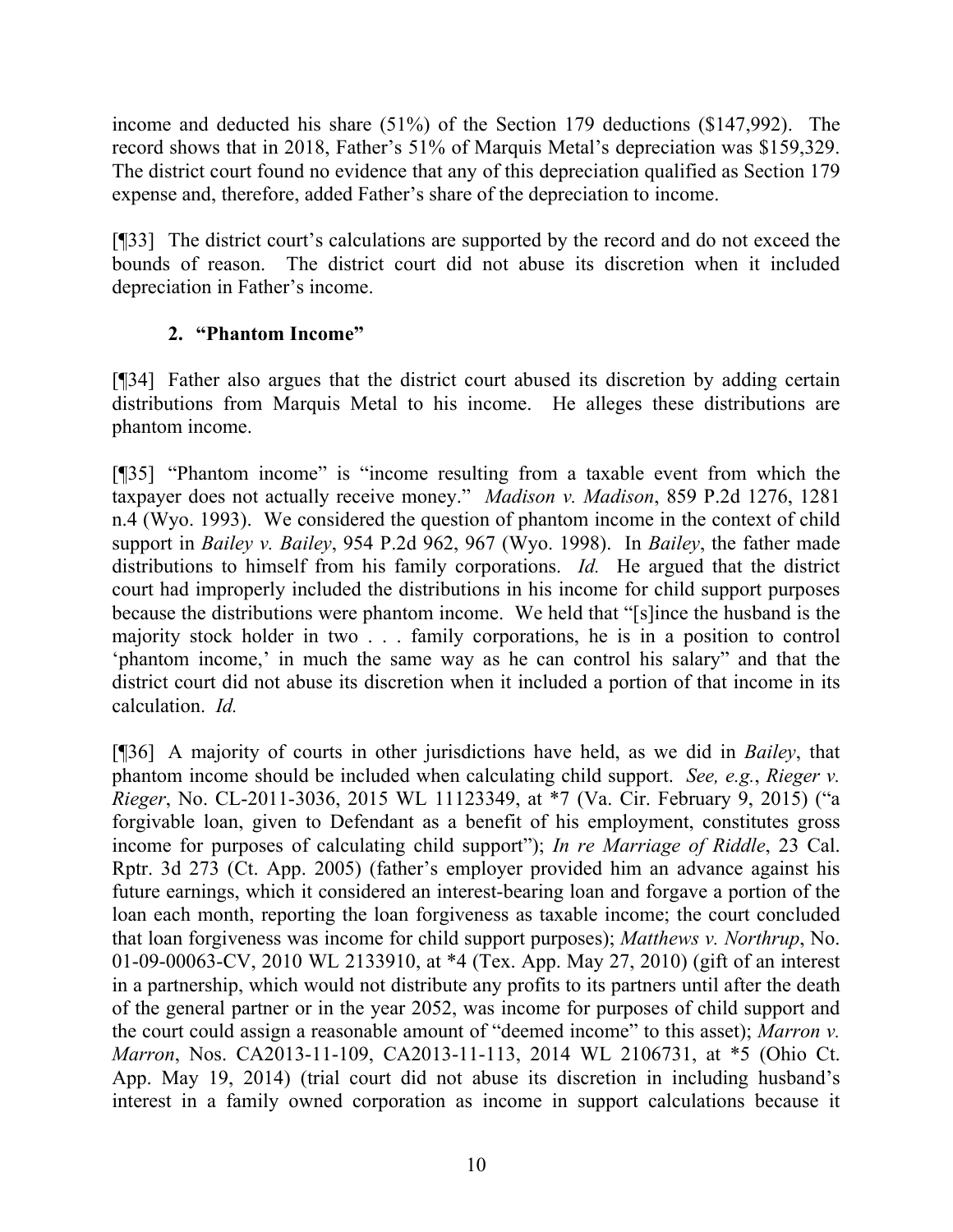increased his wealth and he could exercise control over the investment if he so chose); *Pierce-Gardner v. Gardner*, No. FA054002538S, 2006 WL 1681231, at \*7 (Conn. Super. Ct. June 6, 2006) (including phantom income in support calculation); *In re Marriage of Stress*, 939 P.2d 500, 501–02 (Colo. App. 1997) (phantom income consisting of money father received from his employer for his income taxes and to offset the cost of living abroad was properly included in father's gross income because the "monies serve the same function as the balance of father's compensation, that is, to fund his chosen lifestyle and financial obligations in the geographic area in which he resides"); *but see Kelley v. Kelley*, No. 2012-CA-002213-MR*,* 2014 WL 5359745, at \*4 (Ky. Ct. App. Oct. 3, 2014) (Mr. Kelley's employer provided him with stock and an interest free loan and each month, a portion of the loan was forgiven; the court found that Mr. Kelley's loan forgiveness should not be included in his gross income for child support); *Reed v. Reed*, 865 N.Y.S.2d 414 (App. Div. 2008) (phantom income not income for child support); *In re Marriage of Streur*, 955 N.E.2d 497, 500, *as modified on denial of reh'g* (Ill. App. Ct. June 15, 2011) (restating, without comment, the lower court's decision that "phantom income" is not income); *Finucan v. Finucan*, No. 2068-86, 1995 WL 788191, at \*2, (Del. Fam. Ct. May 22, 1995) (phantom income consisting of payment to a third party on behalf of the other spouse was not income to the recipient because there was no additional money flowing into the household that would generate a cash flow that the party could practically use for support).

[¶37] It is difficult to discern from Father's brief exactly which distributions he contends are phantom income. However, both Marquis Metal's and Father's tax returns show that Father and his wife received distributions of property or money from the company of \$133,476 (Father's 51% share was \$68,253) in 2017 and \$431,072 (Father's 51% share was \$219,848) in 2018.<sup>[5](#page-11-0)</sup> The district court added Father's share of these distributions to his income.

[¶38] Father contends that these distributions were to pay his tax liabilities and should not have been included in his income. The district court deducted Father's share of taxes when calculating his net income. *See supra* ¶¶ 7–9. Regardless of what Father used the distributions for, the distributions were received by Father from Marquis Metal. To the extent he used them to pay taxes, these distributions allowed him to retain other income to enhance his wealth. *See Stress*, 939 P.2d at 501–02.

[¶39] The district court did not abuse its discretion when it included Father's share of the distributions as income.

<span id="page-11-0"></span><sup>&</sup>lt;sup>5</sup> This Court can find no other evidence in the record of "phantom income" or income that was reflected on Father's (or Marquis Metal's) tax returns but not distributed to Father. To the extent Father's argument relies on such income, we must reject it. He has failed to meet his burden of establishing the district court abused its discretion in this regard.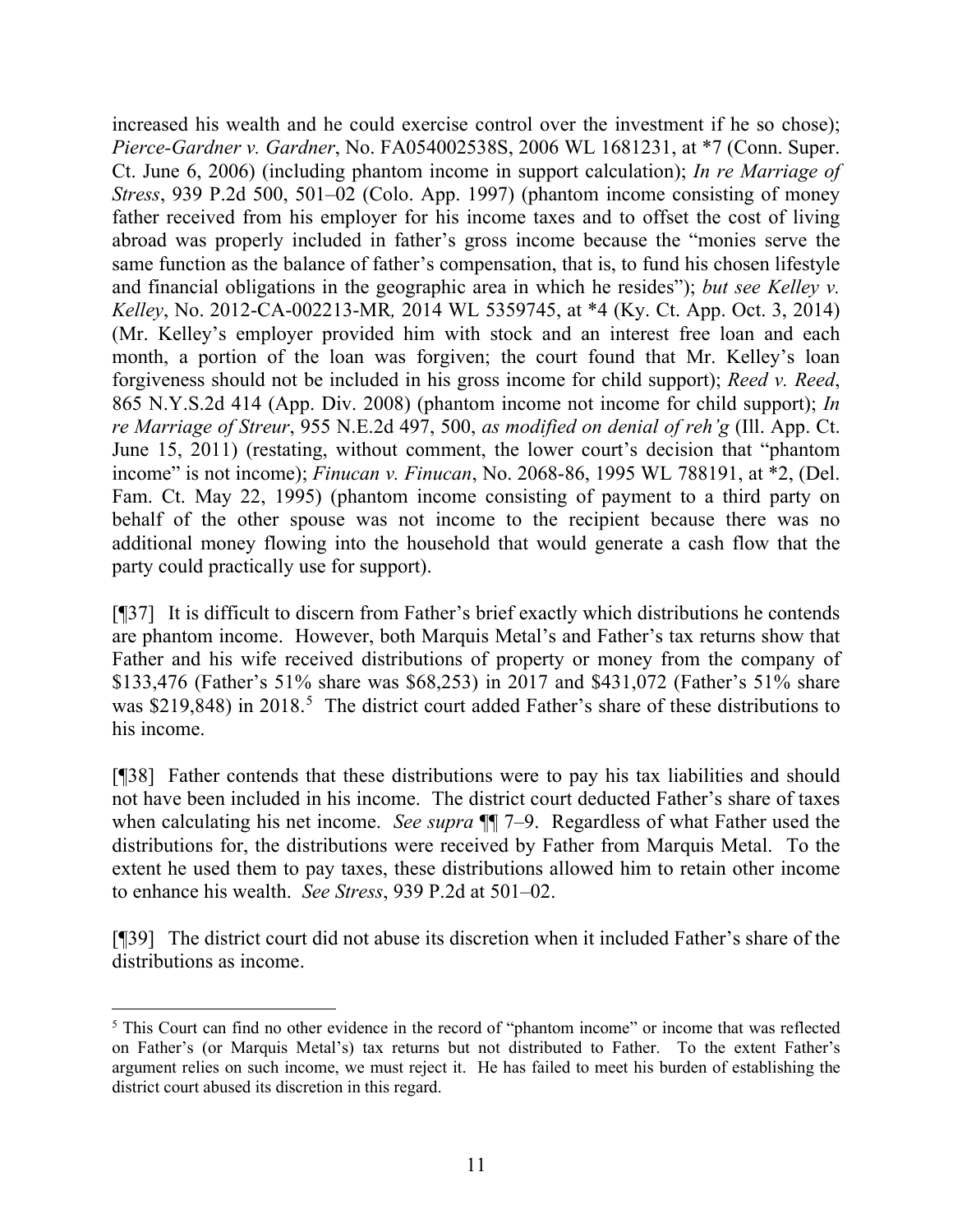### **C. Did the district court abuse its discretion when it did not allow a downward deviation from Father's presumptive child support?**

[¶40] Presumptive child support is determined based upon the parents' net incomes. Wyo. Stat. Ann. § 20-2-304(a); *see supra* ¶ 21. Once the district court determines presumptive child support, it has the discretion to deviate from that amount if it finds "that the application of the presumptive child support would be unjust or inappropriate in that particular case." *Windham*, ¶ 13, 348 P.3d at 840 (quoting Wyo. Stat. Ann. § 20-2- 307(b)).

> A court may deviate from the presumptive child support established by W.S. 20-2-304 upon a specific finding that the application of the presumptive child support would be unjust or inappropriate in that particular case. . . . In determining whether to deviate from the presumptive child support established by W.S. 20-2-304, the court shall consider the following factors:

> > (i) The age of the child;

(ii) The cost of necessary child day care;

(iii) Any special health care and educational needs of the child;

(iv) The responsibility of either parent for the support of other children, whether court ordered or otherwise;

(v) The value of services contributed by either parent;

(vi) Any expenses reasonably related to the mother's pregnancy and confinement for that child, if the parents were never married or if the parents were divorced prior to the birth of the child;

(vii) The cost of transportation of the child to and from visitation;

(viii) The ability of either or both parents to furnish health, dental and vision insurance through employment benefits;

(ix) The amount of time the child spends with each parent;

(x) Any other necessary expenses for the benefit of the child;

(xi) Whether either parent is voluntarily unemployed or underemployed. . . .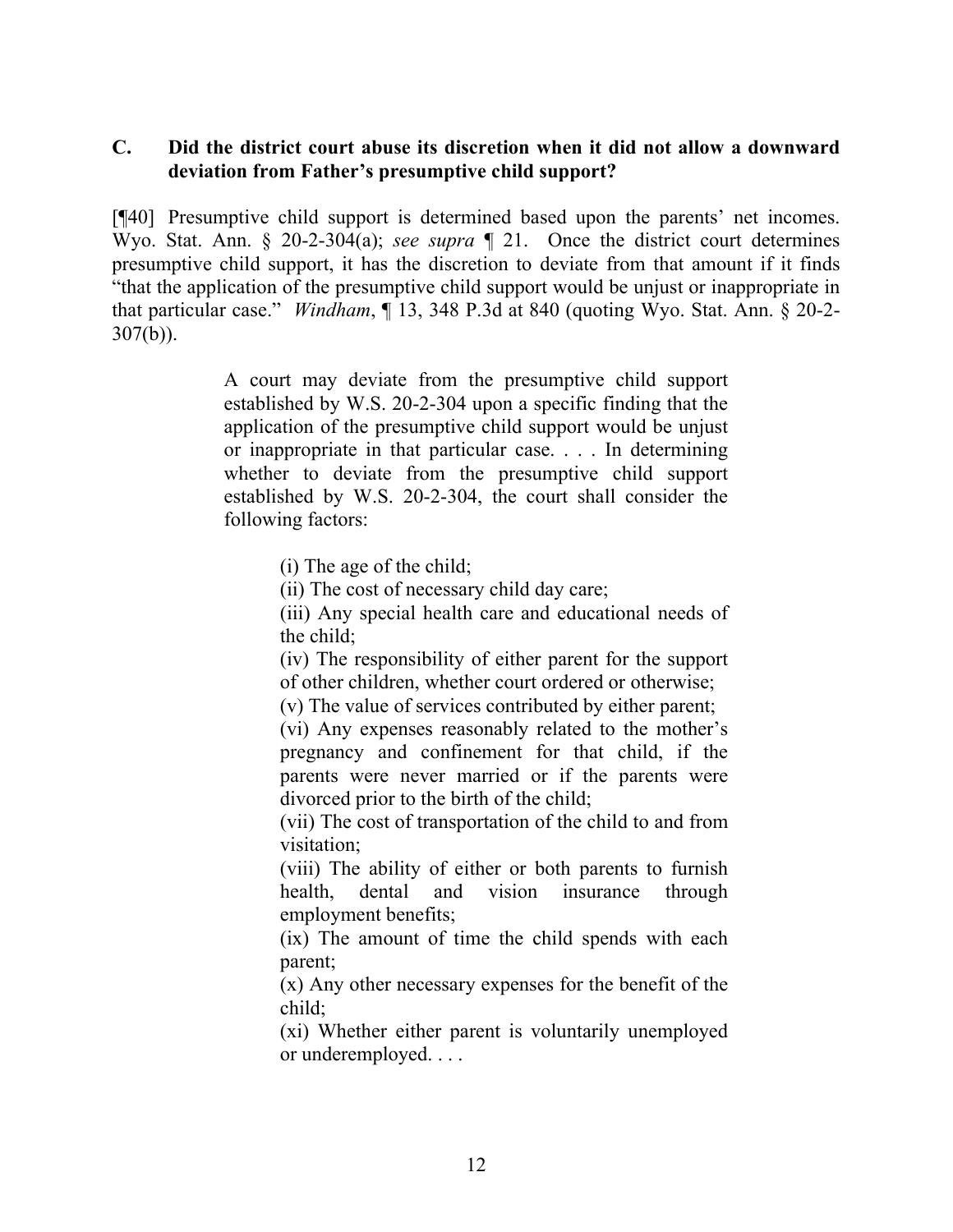(xii) Whether or not either parent has violated any provision of the divorce decree, including visitation provisions, if deemed relevant by the court; and (xiii) Other factors deemed relevant by the court.

Wyo. Stat. Ann. § 20-2-307(b)(i)–(xiii) (LexisNexis 2019). If a court finds that a deviation is warranted, it must set forth detailed findings to support the deviation. *Windham*, ¶¶ 13–14, 348 P.3d at 840–41; *Keck v. Jordan*, 2008 WY 38, ¶ 10, 180 P.3d 889, 892 (Wyo. 2008).

[¶41] The district court considered whether a deviation from the presumptive child support calculation was warranted and concluded that Father "failed to support his assertion of 'substantial contribution' with documentation or evidence" and "has not convinced the Court he is entitled to a downward deviation." Father argues the district court abused its discretion in rejecting a downward deviation.

[¶42] Father first argues that he is entitled to a downward deviation because he is supporting a biological child with his wife and his wife's children from her previous marriage. "[A]lthough the court must initially base the support amount only on the number of minor children on whose behalf the modification proceeding is brought, the court may subsequently take into consideration a party's support obligation to later-born minor children from subsequent marriages." *TSR v. State ex rel. Dep't of Family Servs., Child Support Enf't Div.*, 2017 WY 144, ¶ 8, 406 P.3d 729, 731 (Wyo. 2017). Father asserts on appeal that "the district court was provided information" regarding his support of his later-born child and the other children in his home and that it failed to take that evidence into consideration.

[¶43] In his proposal submitted to the district court, Father argued that a downward deviation was warranted due to his support of his child with his wife. Father did not argue below that he supported his wife's other children. Father's financial affidavit, however, shows Father has four minor children (in addition to the three children who are subject to the modification) who live with him. Father provided no information or argument regarding expenses associated with raising his later-born child or his wife's other children. Father did not provide the district court with information or argument about any child support received for his wife's children. Given the lack of evidence, the district court did not abuse its discretion when it concluded that Father failed to meet his burden.

[¶44] Father also argues that he provides substantial contribution for the care of his and Mother's children, entitling him to a downward deviation. Substantial contribution is not a factor listed as a ground for downward deviation under Wyo. Stat. Ann. § 20-2-307(b). Nevertheless, a party's substantial contribution to the expenses of the children could form a basis for a downward deviation as the contribution might be a "necessary expense[] for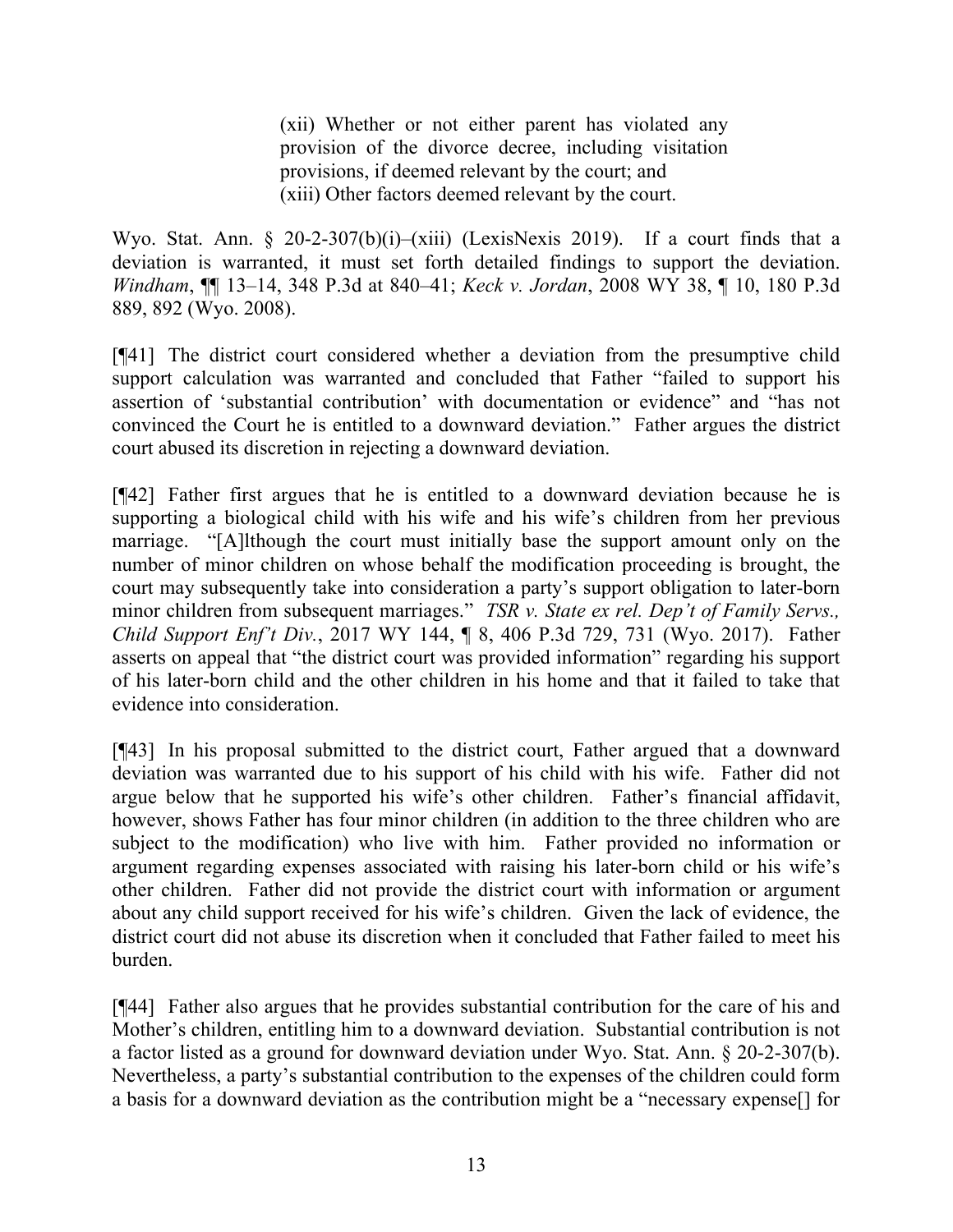the benefit of the child[ren]," or an "[o]ther factor[] deemed relevant by the court." Wyo. Stat. Ann.  $\S 20-2-307(b)(x)$ , (xiii).

[¶45] Here, the district court considered whether Father's alleged substantial contribution justified a downward deviation. Father asserted in his child support proposal that he substantially contributed to the children's care and well-being by providing clothing, outerwear, underwear, bedrooms, utilities, video games, toys, books, meals, motorcycles, bicycles, and vacations during their stays with him. Father provided no evidence or documentation to support these claims or the nature or extent of his contributions. The district court concluded that he had not established a substantial contribution and was not entitled to a downward deviation.

[¶46] Father argues that the district court abused its discretion in concluding that he did not make a substantial contribution because he provided "similar items" to those provided in *Jensen v. Milatzo-Jensen*, 2013 WY 27, ¶ 29, 297 P.3d 768, 778 (Wyo. 2013), where we held that the father's contributions were substantial. In *Jensen*, "Father's testimony at trial, accompanying exhibits, and briefs [we]re replete with details of his expenses related to the child." *Id.* ¶ 27, 297 P.3d at 777. There,

> the receipts and testimony itemize[d] the following expenditures incurred by Father: a full wardrobe including accessories and outerwear, toys, bicycle, video games, stuffed animals, an aquarium, swimming lessons, cheerleading camp, books, membership in a book club, school supplies, arts and crafts materials, all meals, including school lunches, while in Father's custody, increased heating and utility expenses, ski trips, airline tickets, and visits to zoos, museums, and planetariums. All of this is in addition to the child support obligation he has consistently timely paid to Mother.

*Id.*

[¶47] While Father claims to have provided similar items to those provided in *Jensen*, his evidence is akin to that presented in *Cranston*. In *Cranston*,

> [t]he father offered no evidence that he had increased expenses for a larger apartment or home to provide the children with living space while they were in his custody. The father offered no evidence of increased food, heating, or utility expenses while the children were in his custody. Finally, the father offered no evidence of providing for the needs of the children with clothing, toys or other necessities at any time.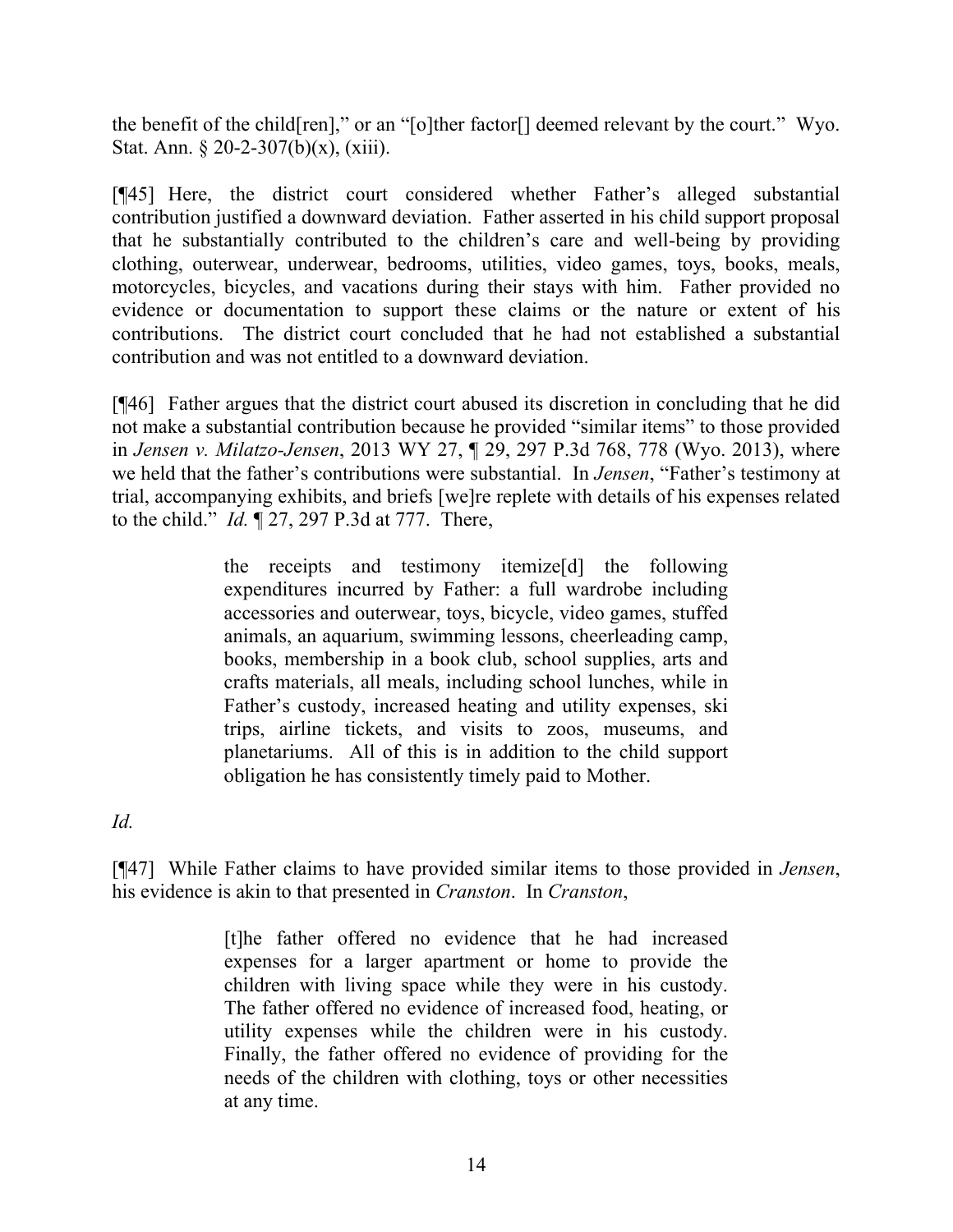*Cranston v. Cranston*, 879 P.2d 345, 351 (Wyo. 1994). We held that "[w]ithout evidence of expenses the father incurred while the children were in his custody, the requirements of [shared responsibility for child support established in Wyo. Stat. Ann. § 20-2-304, including substantial contribution,] are not satisfied." *Id.* (citing *In re Marriage of Redford*, 776 P.2d 1149, 1150 (Colo. App. 1989) ("holding that under Colorado child support guidelines, evidence must be submitted regarding additional expenses resulting from shared physical custody")). The father had not established that he had contributed substantially to the expenses of the children. *Cranston*, 879 P.2d at 351.

[¶48] Father has failed to establish he contributed substantially to the expenses of his and Mother's children. The district court did not abuse its discretion when it concluded Father was not entitled to a downward deviation in child support.

# **D. Did the district court abuse its discretion when it did not use a shared responsibility calculation?**

[¶49] Finally, Father contends that the district court abused its discretion by not using a shared responsibility support calculation. In order for a shared responsibility support calculation to be warranted, each parent must "keep[] the children overnight for more than twenty-five percent (25%) of the year, and both parents [must] contribute substantially to the expenses of the children in addition to the payment of child support." Wyo. Stat. Ann. § 20-2-304(c). The district court determined that a shared responsibility calculation was not required here because Father did not satisfy either statutory requirement.

[¶50] On appeal, Father argues that the district court erred when it concluded the children did not stay with him for more than 25% of the year and that he had not made substantial contributions to their care in addition to child support. Our conclusion regarding Father's substantial contribution in the preceding section governs here, regardless of whether the children stayed with him for more than 25% of the year. Father did not provide evidence of his contributions; accordingly, the district court did not abuse its discretion when it concluded he did not contribute substantially to the expenses of the children. *See supra* ¶¶ 44–48. Without evidence of substantial contributions, a shared responsibility calculation was not appropriate. *See* Wyo. Stat. Ann. § 20-2-304(c). The district court did not abuse its discretion.

# *IV. Is Mother entitled to costs and reasonable attorney fees?*

[¶51] We next consider Mother's request for attorney fees and costs pursuant to W.R.A.P. 10.05(b). Rule 10.05(b) provides that "[i]f the court certifies . . . there was no reasonable cause for the appeal, a reasonable amount of attorneys' fees and damages to the appellee shall be fixed by the appellate court and taxed as part of the costs in the